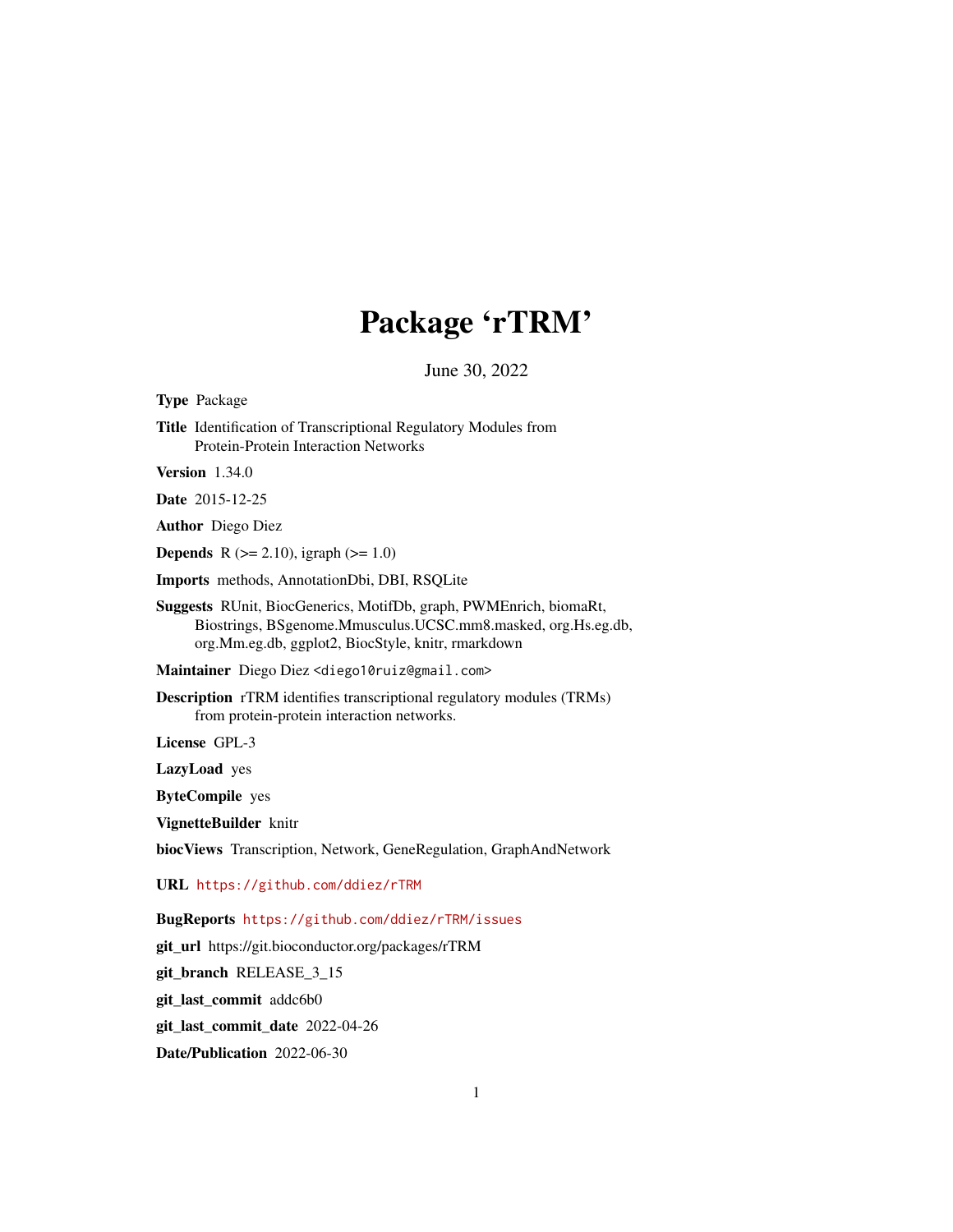# <span id="page-1-0"></span>R topics documented:

|       |                                                                                                                                                   | $\overline{2}$ |
|-------|---------------------------------------------------------------------------------------------------------------------------------------------------|----------------|
|       |                                                                                                                                                   | 3              |
|       |                                                                                                                                                   | $\overline{4}$ |
|       |                                                                                                                                                   | $\overline{4}$ |
|       |                                                                                                                                                   | 5              |
|       |                                                                                                                                                   | 5              |
|       |                                                                                                                                                   | 6              |
|       |                                                                                                                                                   | $\overline{7}$ |
|       |                                                                                                                                                   | $\overline{7}$ |
|       |                                                                                                                                                   | 8              |
|       |                                                                                                                                                   | 9              |
|       |                                                                                                                                                   | 9              |
|       |                                                                                                                                                   | 10             |
|       |                                                                                                                                                   | 10             |
|       |                                                                                                                                                   | 11             |
|       |                                                                                                                                                   | 11             |
|       |                                                                                                                                                   | 12             |
|       |                                                                                                                                                   | 12             |
|       |                                                                                                                                                   | 13             |
|       |                                                                                                                                                   | 14             |
|       |                                                                                                                                                   | 14             |
|       |                                                                                                                                                   | 15             |
|       | getTFterms                                                                                                                                        | 15             |
|       |                                                                                                                                                   | 16             |
|       |                                                                                                                                                   | 16             |
|       | $layout.concurrent$ $\ldots$ $\ldots$ $\ldots$ $\ldots$ $\ldots$ $\ldots$ $\ldots$ $\ldots$ $\ldots$ $\ldots$ $\ldots$ $\ldots$ $\ldots$ $\ldots$ | 17             |
|       |                                                                                                                                                   | 17             |
|       |                                                                                                                                                   | 18             |
|       |                                                                                                                                                   | 19             |
|       |                                                                                                                                                   | 20             |
|       |                                                                                                                                                   | 20             |
|       |                                                                                                                                                   | 21             |
|       |                                                                                                                                                   | 21             |
| Index |                                                                                                                                                   | 23             |

rTRM-package *Identification transcription regulatory modules (TRMs)*

# Description

This package identifies transcriptional regulatory modules (TRMs) from PPI networks.

# Details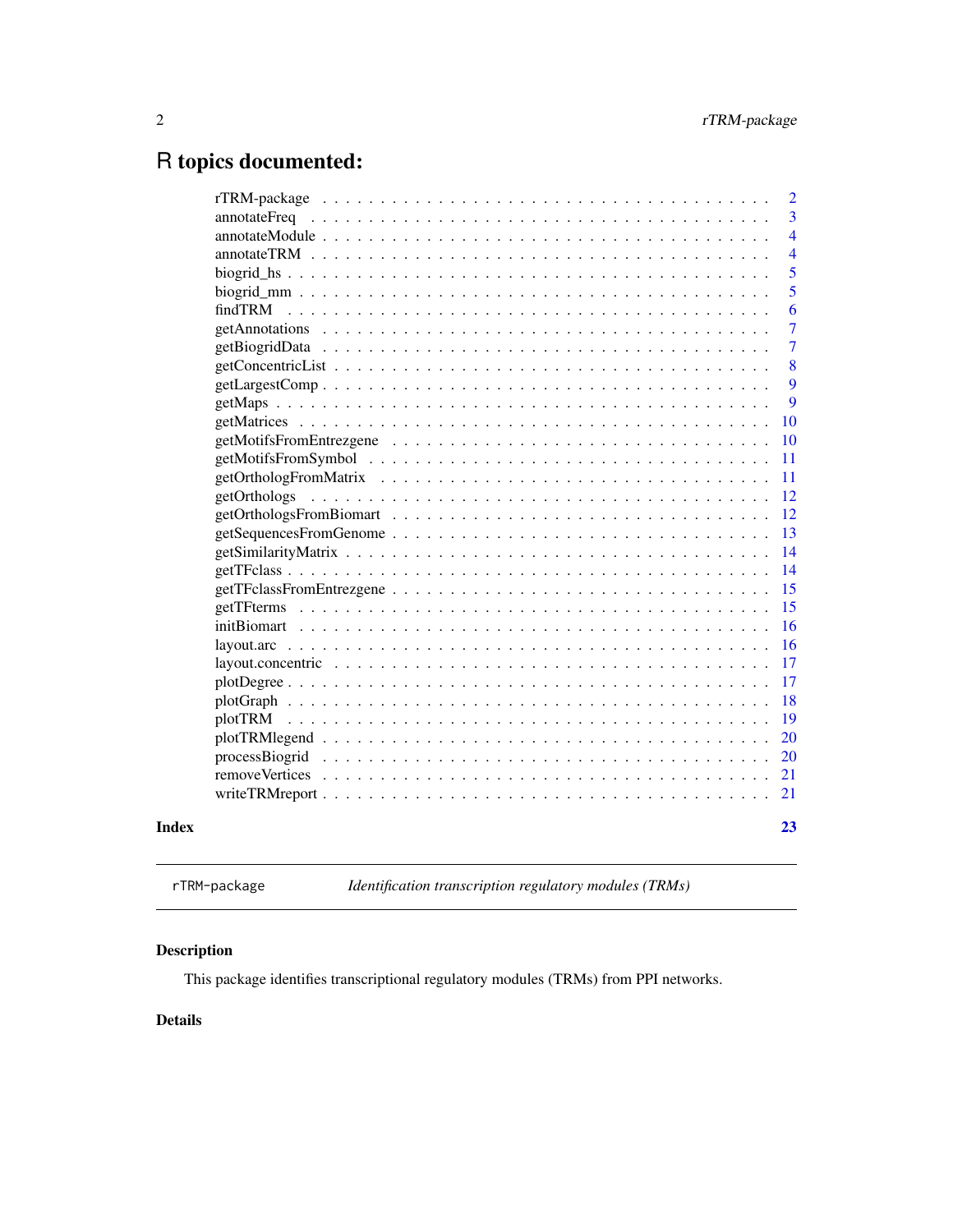# <span id="page-2-0"></span>annotateFreq 3

| Package: | rTRM       |
|----------|------------|
| Type:    | Package    |
| Version: | 1.0        |
| Date:    | 2013-02-01 |
| License: | $GPI - 3$  |
|          |            |

# Author(s)

Diego Diez

Maintainer: Diego Diez <diego10ruiz@gmail.com>

# Examples

getAnnotations()

annotateFreq *Annotate a graph with frequency of nodes/edges in other graphs.*

#### Description

Returns an annotated graph with node size and edge width proportional at the number of occurrences of nodes/edges in a suplied list of graphs.

#### Usage

annotateFreq(g, graph\_list)

# Arguments

| g          | target graph to annotate.                  |
|------------|--------------------------------------------|
| graph_list | list of graph to extract information from. |

#### Details

Commonly graph\_list refers to a list of predicted TRMs (with findTRM) and g is the combined TRM. This function annotates the nodes/edges in g to known their frequency in the original list of graphs.

# Author(s)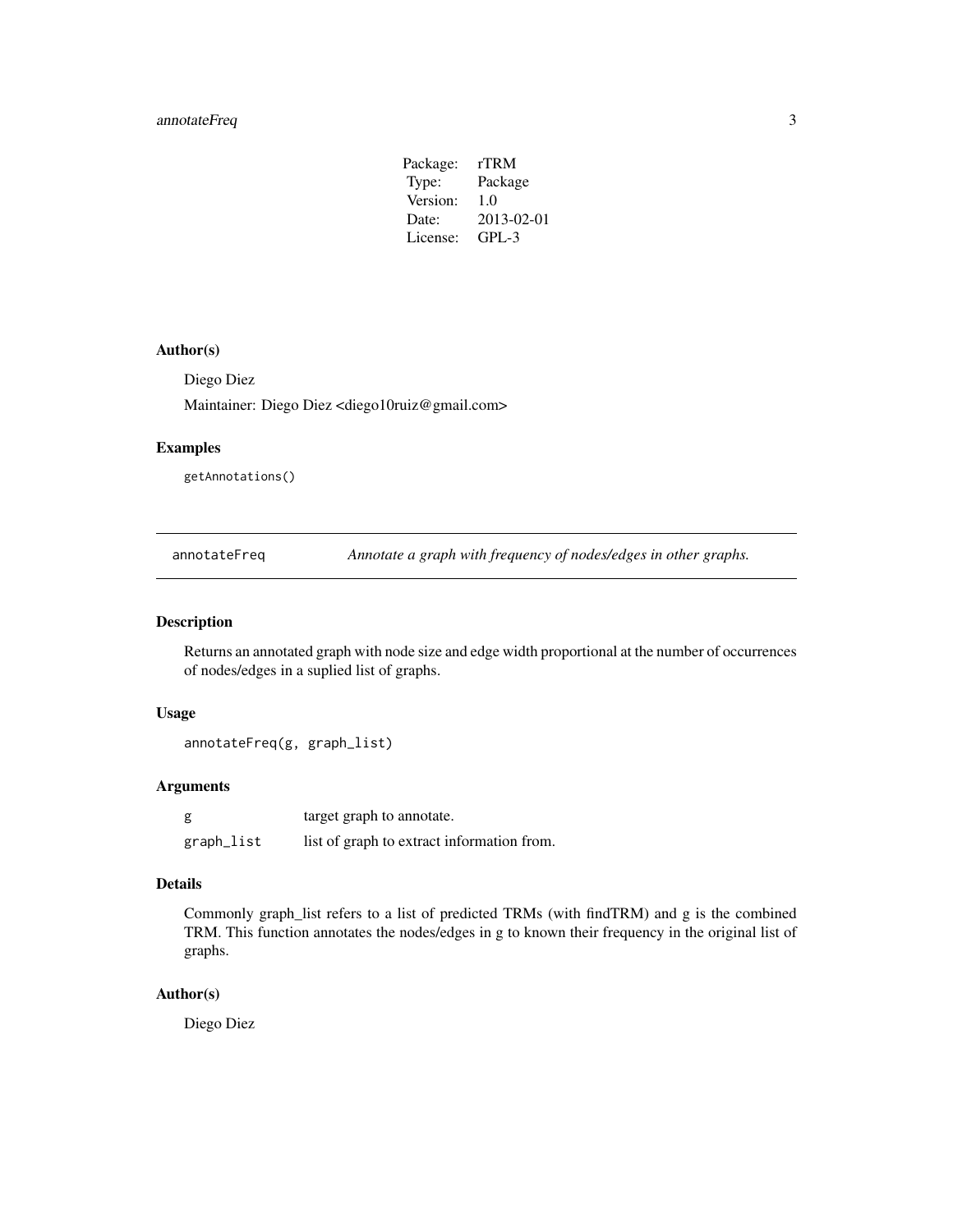<span id="page-3-0"></span>

Uses information about expression, enrichment and parent PPI network to annotate a subgraph.

# Usage

annotateModule(g, enrich, trm, targets, ppi, exprs, tfs)

# Arguments

| g       | graph to annotate in igraph format.                                        |
|---------|----------------------------------------------------------------------------|
| enrich  | list of enriched transcription factors (or motifs).                        |
| trm     | TRM to compare with (to identify bridges).                                 |
| targets | list of target transcription factors (typically those with ChIP-seq data). |
| ppi     | parent PPI network (to check membership of nodes).                         |
| exprs   | list of entrezgene ids representing expressed genes.                       |
| tfs     |                                                                            |

# Author(s)

Diego Diez

| annotateTRM | Annotate a network object with information about clusters. |
|-------------|------------------------------------------------------------|
|-------------|------------------------------------------------------------|

#### Description

This function takes a network object and includes cluster information as piecolor attribute, suitable to be plotted with plotTRM()

# Usage

annotateTRM(g, target)

# Arguments

| g      | a network object.                |
|--------|----------------------------------|
| target | target node (from find $TRM()$ ) |

# Author(s)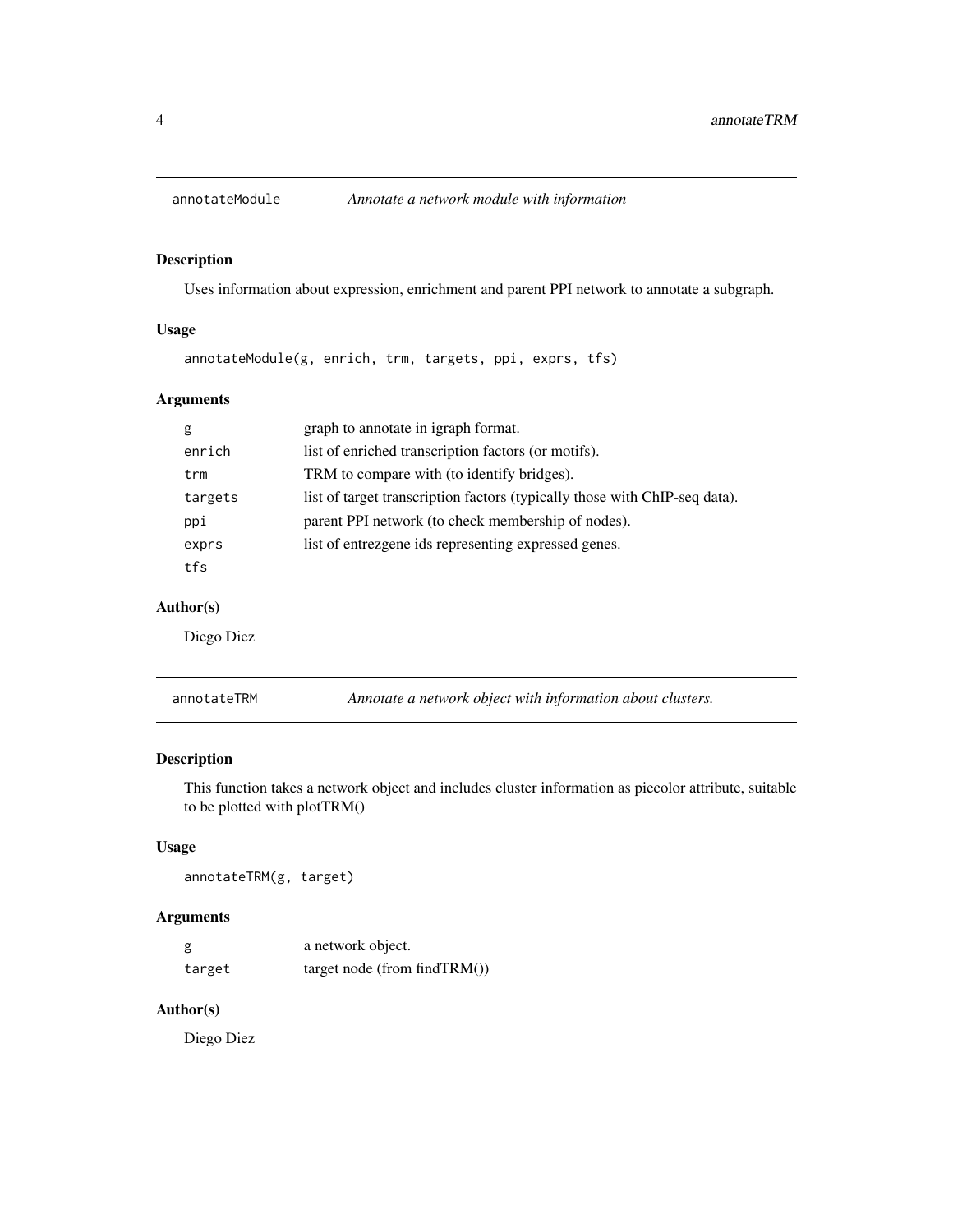<span id="page-4-0"></span>

Human protein-protein interaction (PPI) dataset from the BioGRID database release .

# Usage

data(biogrid\_hs)

# Format

An igraph object.

#### Author(s)

Diego Diez

biogrid\_mm *Network dataset of class 'igraph'*

# Description

Mouse protein-protein interaction (PPI) dataset from the BioGRID database .

#### Usage

data(biogrid\_mm)

# Format

An igraph object.

#### Author(s)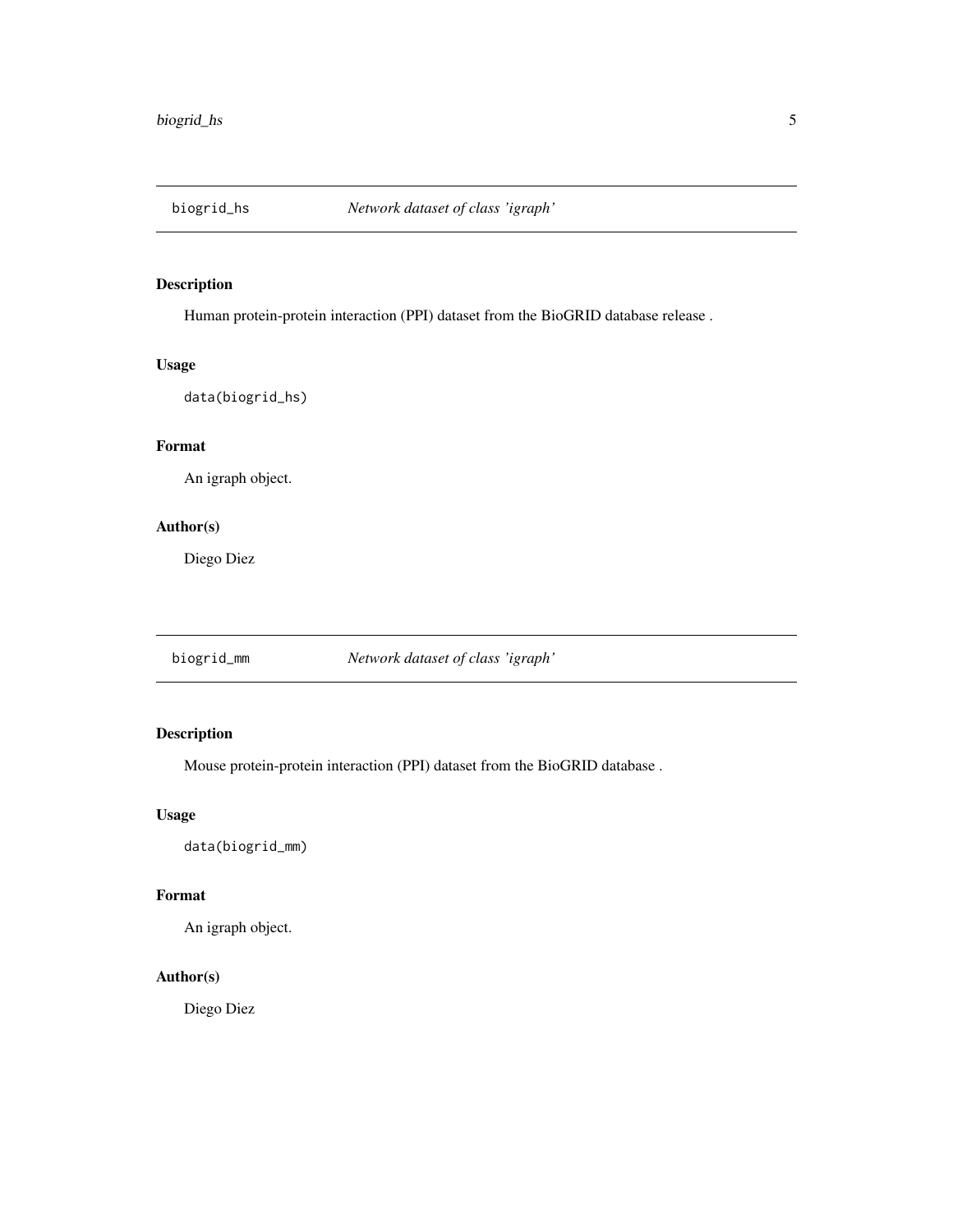<span id="page-5-0"></span>findTRM *Indentifies a TRM associated with a target node and one or more query nodes.*

# Description

This the main function used to identify TRMs. It takes a graph object and use it to search in the neighborhood of a target node for query nodes that are separated a maximum distance (controlled by max.bridge parameter).

#### Usage

```
findTRM(g, target, query, method = "nsa", max.bridge = 1, extended = FALSE, strict = FALSE, type = "igrap
```
#### Arguments

| g          | the network used to identify TRMs (tipically a PPI network)                      |
|------------|----------------------------------------------------------------------------------|
| target     | character variable with the name of a target node.                               |
| query      | character vector with the list of query nodes.                                   |
| method     | method to use.                                                                   |
| max.bridge | maximum number of nodes allowed between the target and query nodes.              |
| extended   | whether to allow distance restrictions to include both target and query nodes.   |
| strict     | whether to return a single component (using decompose.graph())                   |
| type       | type of graph object to return, either an "igraph" (the default) or a "graphNEL" |

#### Details

Currently only "first" and "nsa" methods are available. First is used for tests and returns the first neighborhood of the target node. Method "nsa" implements the TRM finding algorithm.

#### Value

A network in igraph format or NULL.

#### Author(s)

Diego Diez

#### Examples

```
# load example network.
load(system.file(package = "rTRM", "extra/example.rda"))
# define target and query nodes.
target = "N6"query = c("N7", "N12", "N28")
```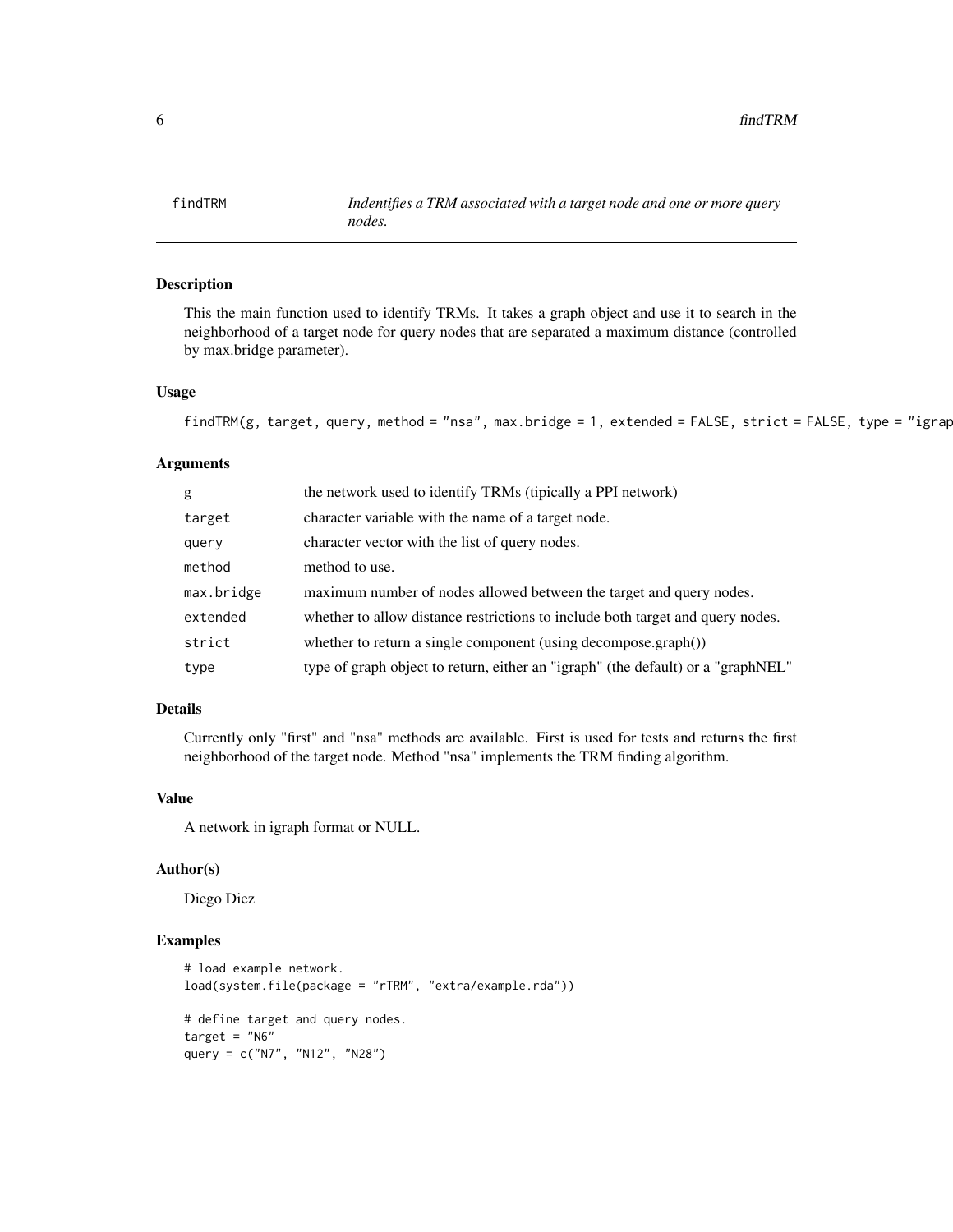```
# find TRM:
s = findTRM(g, target = target, query = query, method = "nsa", max.bridge = 1)
```

| getAnnotations | Obtain the 'pwm' table fromt the database, containing PWM's anno- |
|----------------|-------------------------------------------------------------------|
|                | tations.                                                          |

Obtain the 'pwm' table fromt the database, containing PWM's annotations.

#### Usage

```
getAnnotations(filter, dbname = NULL)
```
# Arguments

| filter | one or more PWM ids.                                    |
|--------|---------------------------------------------------------|
| dbname | the location of the database (to load custom datbases). |

#### Author(s)

Diego Diez

#### Examples

ann = getAnnotations()

getBiogridData *Downloads network data from BioGRID in TAB2 format.*

# Description

This function is used to generate igraph network objects from BioGRID data. It downloads the database into a data.frame object that can be used later with processBiogrid()

#### Usage

```
getBiogridData(release)
```
#### Arguments

release release of BioGRID to download.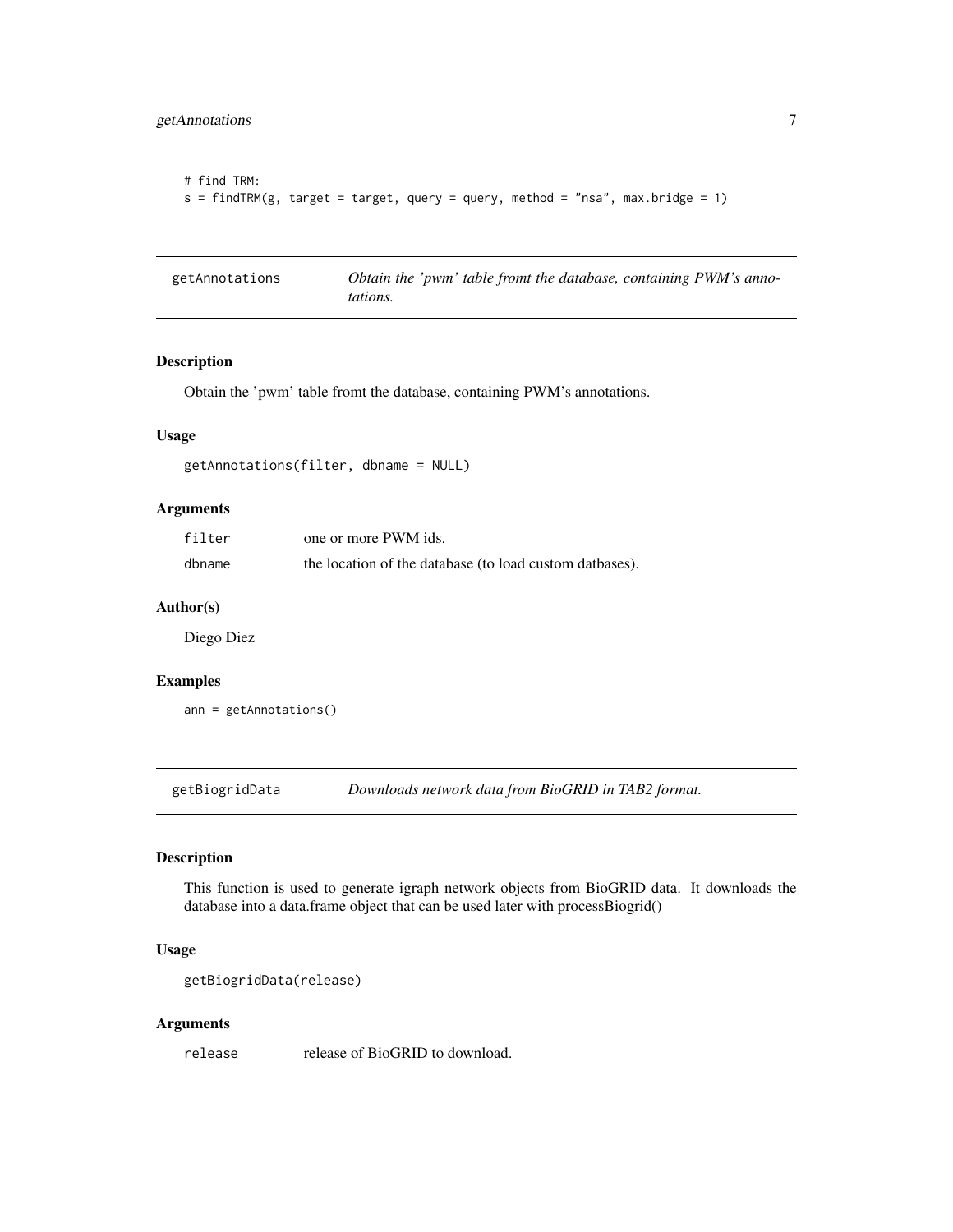# <span id="page-7-0"></span>Details

The release to download must be specified as currently there is no way to download automatically the latests release.

# Value

An data.frame object.

# Author(s)

Diego Diez

| getConcentricList | Returns a list with nodes membership to be used in a graph with a |
|-------------------|-------------------------------------------------------------------|
|                   | concentric layout                                                 |

# Description

Specify target and enriched motifs and returns a list with circle membership. This information is used by layout.concentric to position the nodes in plots.

#### Usage

 $getConcentrickist(g, t, e, max.size = 60, order.by = "label")$ 

# Arguments

| g        | graph to layout (extract the nodes).               |
|----------|----------------------------------------------------|
|          | list of target nodes (will go in the center).      |
| e        | list of enriched nodes (will go in the periphery). |
| max.size | maximum number of nodes per layer.                 |
| order.by | ordering attribute for list before split.          |

# Author(s)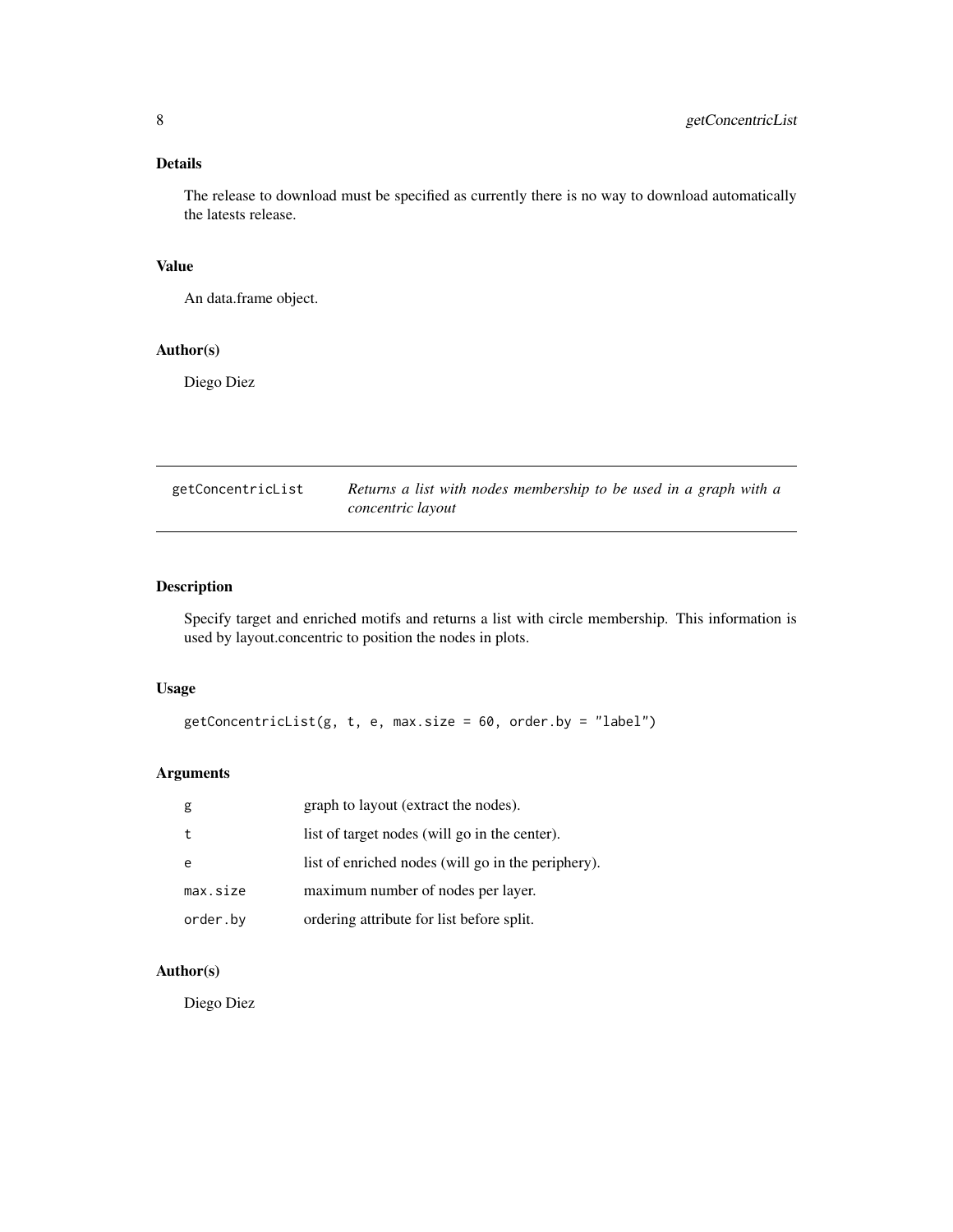<span id="page-8-0"></span>getLargestComp *Gets the largest connected component*

# Description

Returns the largest connected component from a graph.

#### Usage

getLargestComp(g)

#### Arguments

g an igraph object.

# Author(s)

Diego Diez

| getMaps |  |
|---------|--|
|         |  |

Obtain the mapping between PWM and Entrez Gene identifiers.

# Description

Obtain the mapping between PWM and Entrez Gene identifiers.

#### Usage

```
getMaps(filter, dbname = NULL)
```
# Arguments

filter vector of PWMs to filter results.

dbname

# Author(s)

Diego Diez

# Examples

getMaps()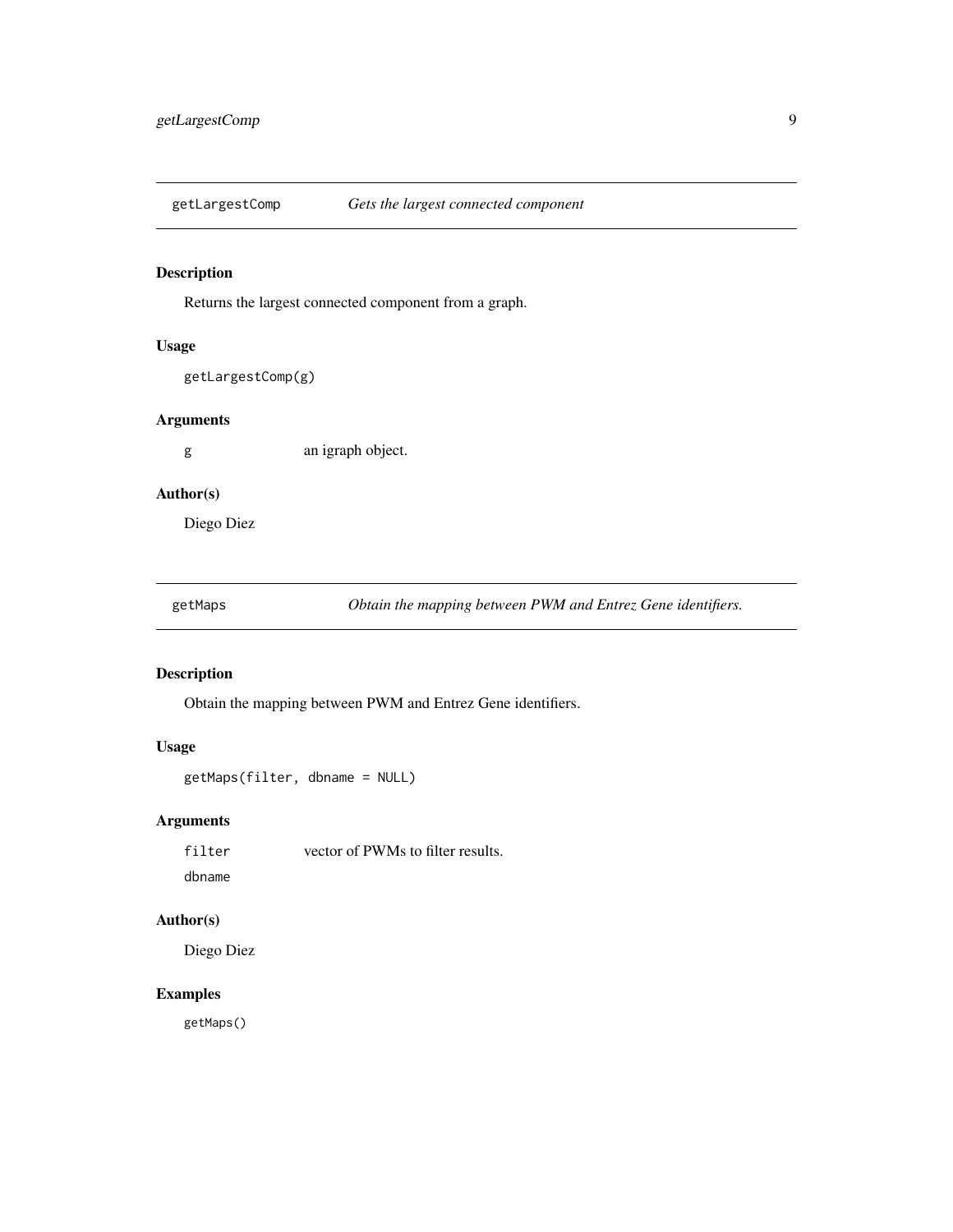<span id="page-9-0"></span>

Returns a list of PWMs, by default all the PWMs in the database. Alternativelly, filtered by the ids provided by filter.

# Usage

```
getMatrices(filter, dbname = NULL)
```
# Arguments

filter list of PWMs to filter results. dbname

# Author(s)

Diego Diez

# Examples

pwms = getMatrices()

```
getMotifsFromEntrezgene
```
*Retrieve PWMs associated with genes provided as entrezgene identifiers.*

#### Description

Retrieve PWMs associated with genes provided as entrezgene identifiers.

# Usage

```
getMotifsFromEntrezgene(e, organism)
```
# Arguments

|          | vector of entrezgene identifiers to retrieve exiting PWMs. |
|----------|------------------------------------------------------------|
| organism | target organism.                                           |

#### Author(s)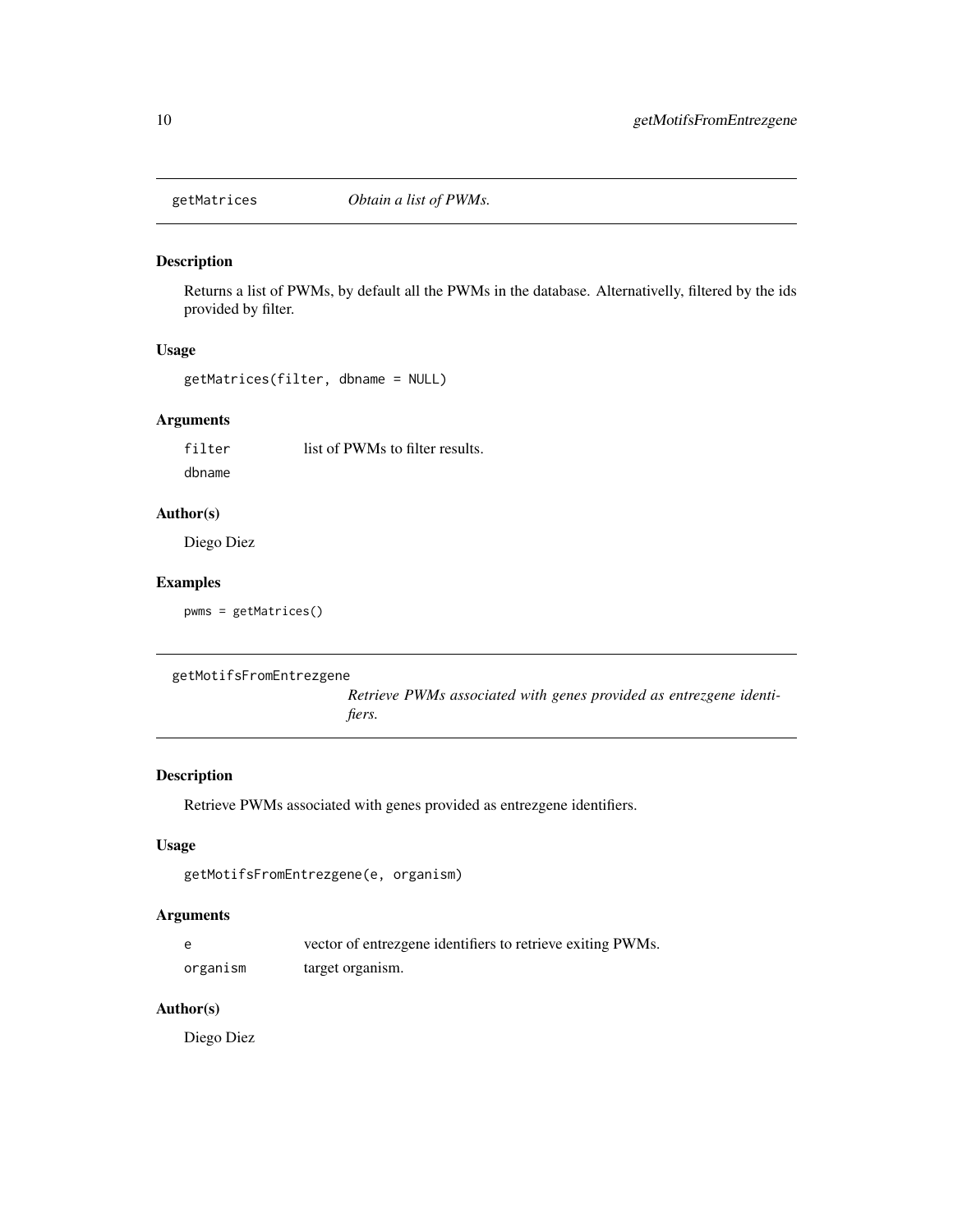<span id="page-10-0"></span>getMotifsFromSymbol *Retrieve PWMs associated with genes provided as symbol.*

# Description

Retrieve PWMs associated with genes provided as symbol.

#### Usage

```
getMotifsFromSymbol(s, organism)
```
#### Arguments

| - S      | vector of gene symbols. |
|----------|-------------------------|
| organism | target organism.        |

#### Author(s)

Diego Diez

getOrthologFromMatrix *Obtain gene identifiers for a target organism associated with a list of PWMs.*

# Description

Obtain gene identifiers for a target organism associated with a list of PWMs.

# Usage

```
getOrthologFromMatrix(filter, organism = "human", dbname = NULL)
```
# Arguments

| filter   | vector of matrices to filter results.  |
|----------|----------------------------------------|
| organism | target organism.                       |
| dbname   | database- usually not need to specify. |

# Author(s)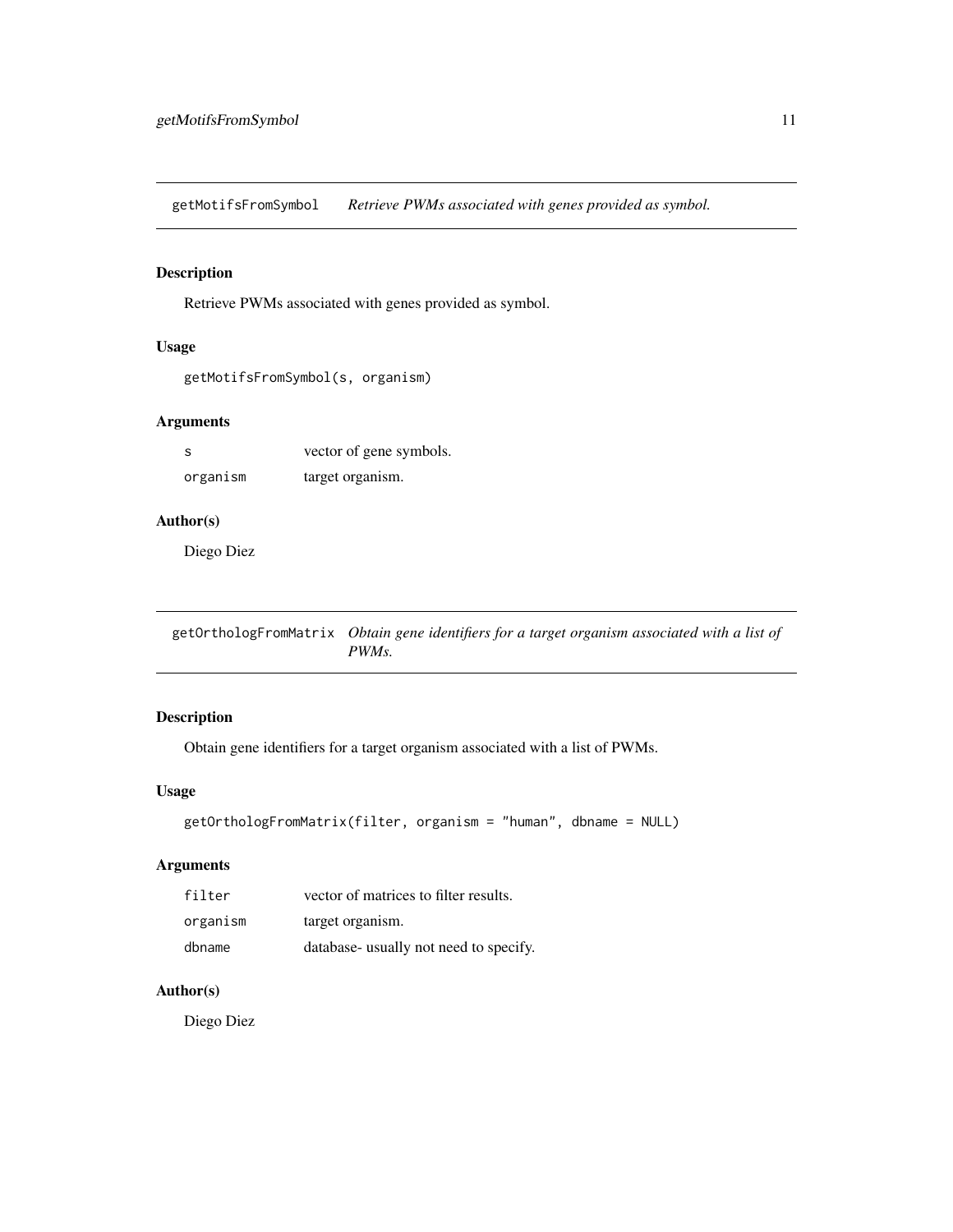<span id="page-11-0"></span>

Obtain the mapping to Entrez Gene identifiers in the given organism.

#### Usage

getOrthologs(filter, organism, dbname = NULL)

# Arguments

| filter   | entrezgene identifiers for the original mapping (PWM to gene). These can be-<br>long to diverse species and correspond to the "entrezgene" column obtained with |
|----------|-----------------------------------------------------------------------------------------------------------------------------------------------------------------|
|          | getMaps() function.                                                                                                                                             |
| organism | target organisms, currently supported "human" and "mouse"                                                                                                       |
| dbname   |                                                                                                                                                                 |

#### Details

If organism is not specified the entire table of orthologs (with all supported species) is returned.

#### Value

A data.frame object with ortholog information.

# Author(s)

Diego Diez

#### Examples

getOrthologs(organism = "human")

getOrthologsFromBiomart

*Returns ortholog genes for a target organism*

# Description

Returns ortholog genes for a target organism

# Usage

getOrthologsFromBiomart(eg, target\_org, mart)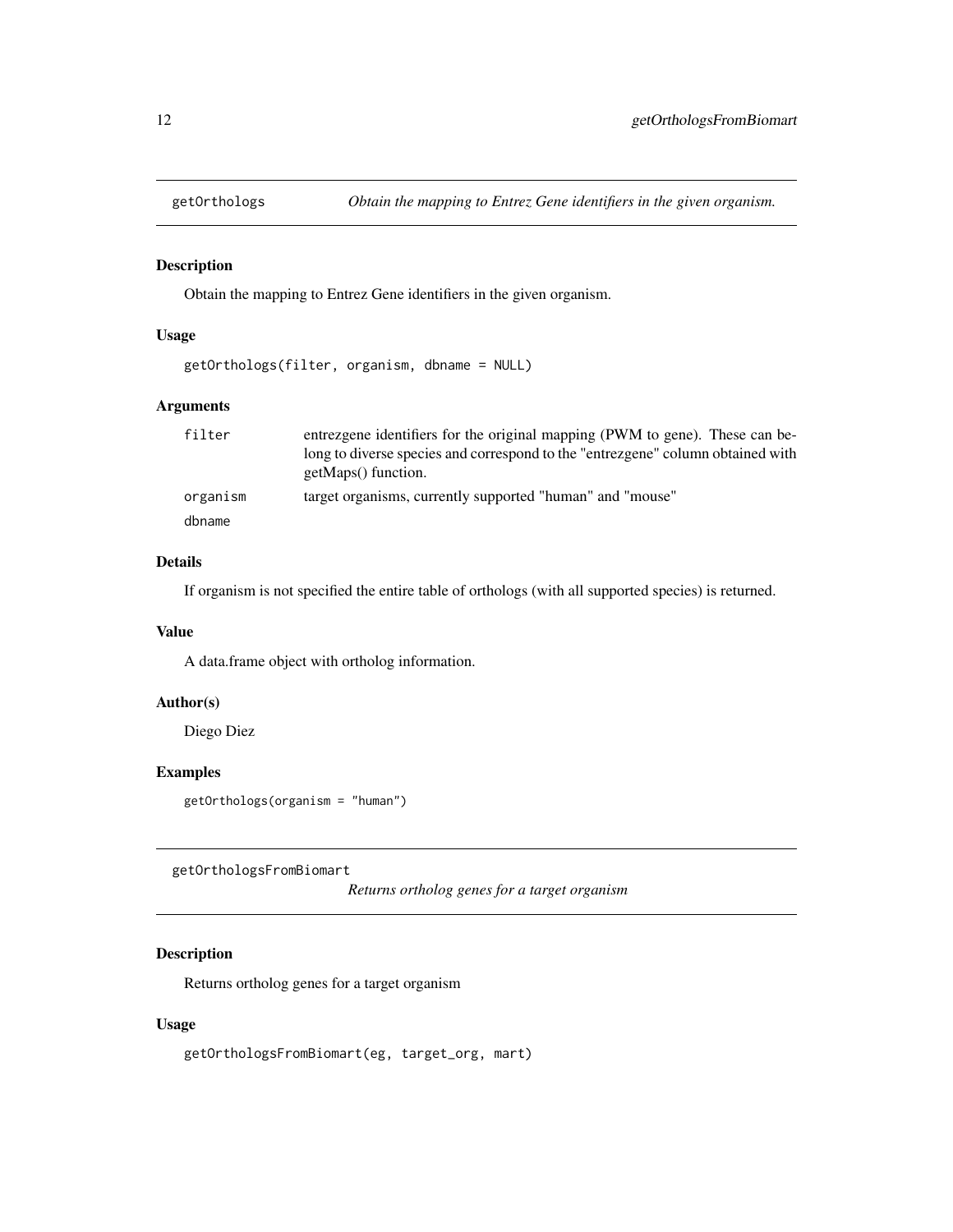# <span id="page-12-0"></span>Arguments

| eg         | list of entrezgene ids to obtain orthologs. |
|------------|---------------------------------------------|
| target_org | target organism.                            |
| mart       | mart object.                                |

# Author(s)

Diego Diez

getSequencesFromGenome *Retrieves a set of sequences from a BSgenome object and optionally appends a label to each sequence id.*

# Description

This is just a wrapper to getSeq() in package Biostrings that facilitates adding a label to each sequence.

### Usage

getSequencesFromGenome(BED, genome, append.id)

# Arguments

| <b>BED</b> | file with peak locations in BED format.       |
|------------|-----------------------------------------------|
| genome     | a BS genome object (e.g. Mmusculus)           |
| append.id  | optional label to append to each sequence id. |

# Author(s)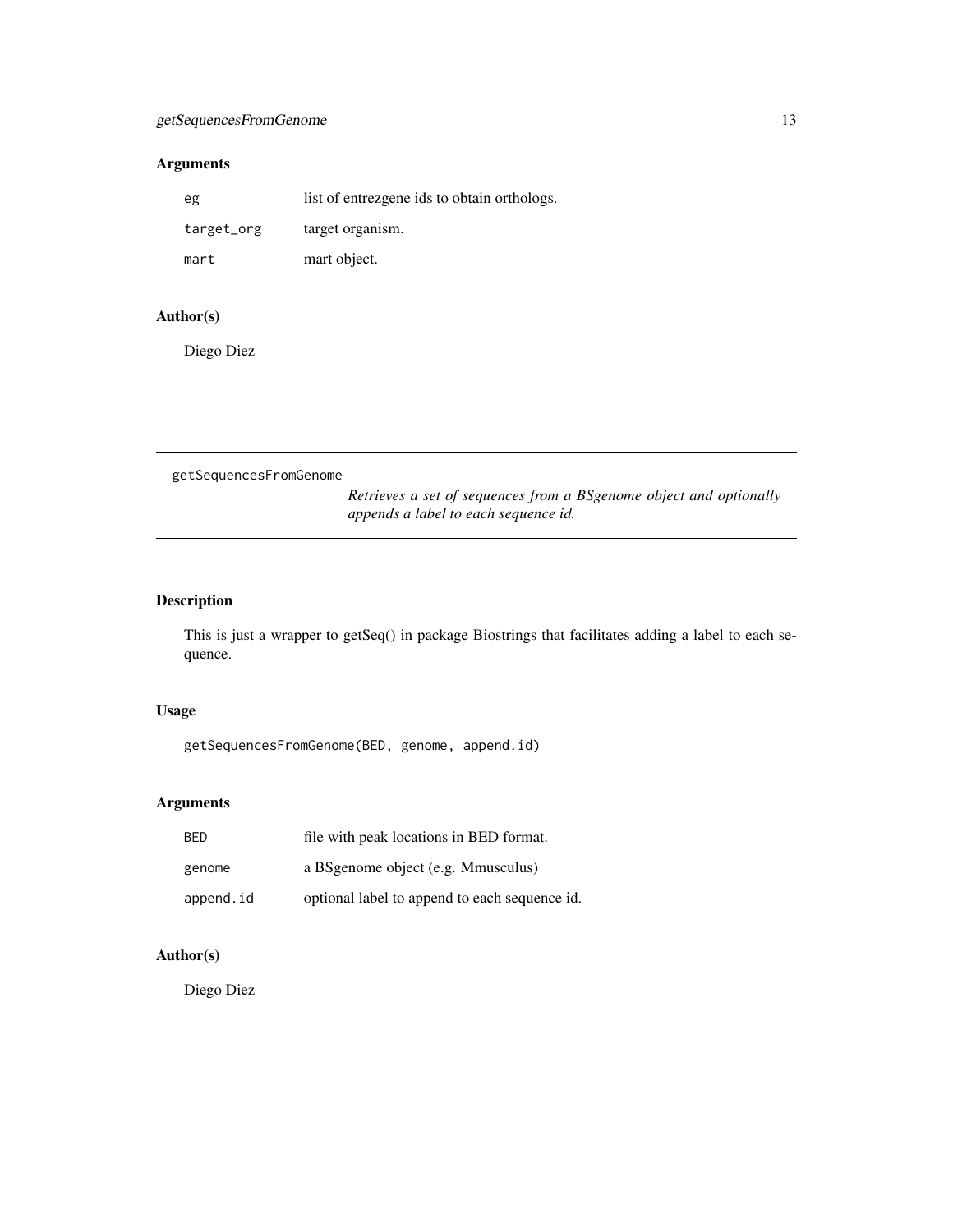<span id="page-13-0"></span>getSimilarityMatrix *Compute similarity matrix of list of graphs.*

# Description

This function computes pair-wise similarity based on common nodes (default) or edges between the graphs passed as a list.

#### Usage

getSimilarityMatrix(g\_list, type = "edges")

# Arguments

| g_list | list of graph objects.                             |
|--------|----------------------------------------------------|
| type   | type of similarity, either node or edge (default). |

# Author(s)

Diego Diez

| getTFclass | Return the ontology in the TF class database associated with an en- |
|------------|---------------------------------------------------------------------|
|            | <i>trezgene identifier</i>                                          |

# Description

Return the ontology in the TFclass database associated with an entrezgene identifier.

# Usage

getTFclass(dbname = NULL)

# Arguments

dbname SQLite file to use as database.

#### Author(s)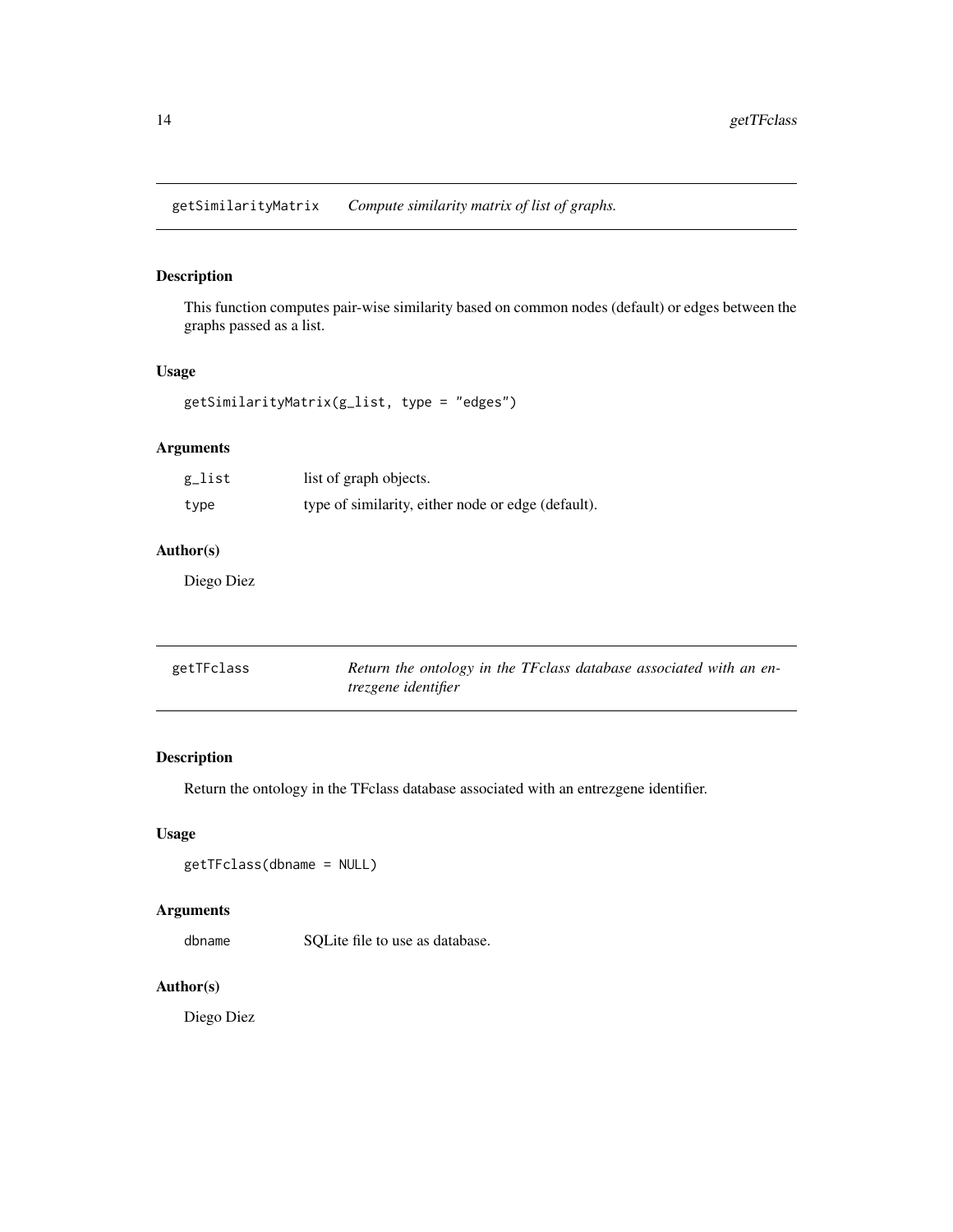<span id="page-14-0"></span>getTFclassFromEntrezgene

*Applies getTFclass sequentially to a vector of entrezgene identifiers.*

# Description

Applies getTFclass sequentially to a vector of entrezgene identifiers.

# Usage

```
getTFclassFromEntrezgene(x, subset = "Class", tfclass, dbname = NULL)
```
# Arguments

| $\mathsf{x}$ | vector of entrezgene identifiers.                                          |
|--------------|----------------------------------------------------------------------------|
| subset       | level in the ontology (subset in TF class terminology. By default "Class") |
| tfclass      | data. frame with the results data to pass to the recursive function.       |
| dbname       | SOLite file to use as database.                                            |

# Author(s)

Diego Diez

| getTFterms | Get terms associated with a specified TFclass subset. |
|------------|-------------------------------------------------------|
|------------|-------------------------------------------------------|

# Description

Returns a vector of names (not ids) with the members of a particular subset in the TFclass database. By default it returns the Class subset.

# Usage

getTFterms(subset = "Class", dbname = NULL)

#### Arguments

| subset | a subset in TF class (default Class). |
|--------|---------------------------------------|
| dbname | SOLite file to use as database.       |

# Author(s)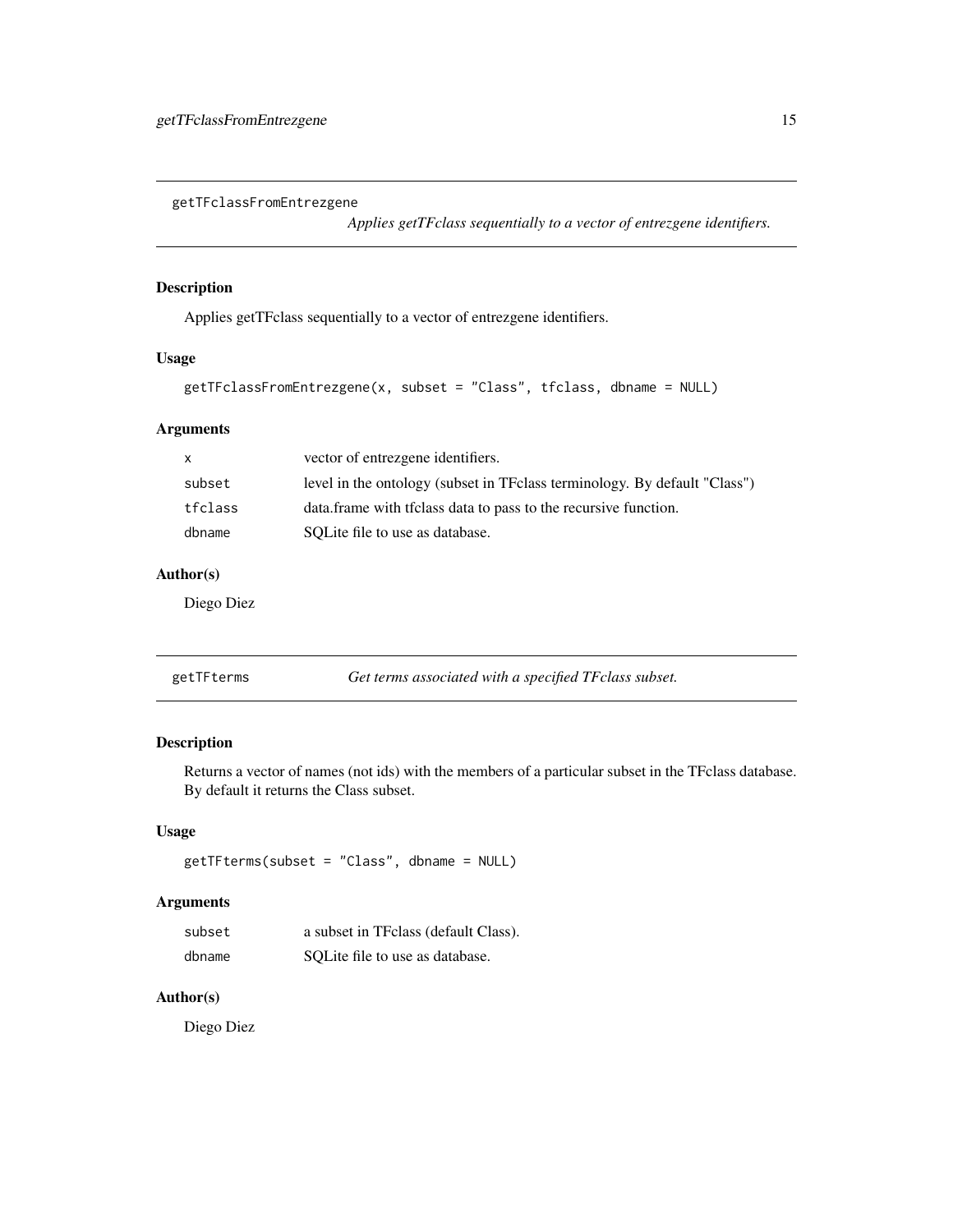<span id="page-15-0"></span>

Initializes mart objects to identify ortholog genes

#### Usage

initBiomart(filter, biomart = "ensembl", host)

# Arguments

filter list of supported organisms biomart host

#### Author(s)

Diego Diez

layout.arc *Layouts a graph using arcs.*

# Description

Generates a layout for graphs that places in the center the target transcription factors, in the sides the enriched transcription factors and in between of them the bridge proteins.

#### Usage

layout.arc(g, target, query)

#### Arguments

|        | the graph object to layout.                                     |
|--------|-----------------------------------------------------------------|
| target | list of target nodes (typically target transcription factors.)  |
| query  | list of query nodes (typically enriched transcription factors.) |

#### Value

A matrix with the x and y locations of each node in the target graph.

#### Author(s)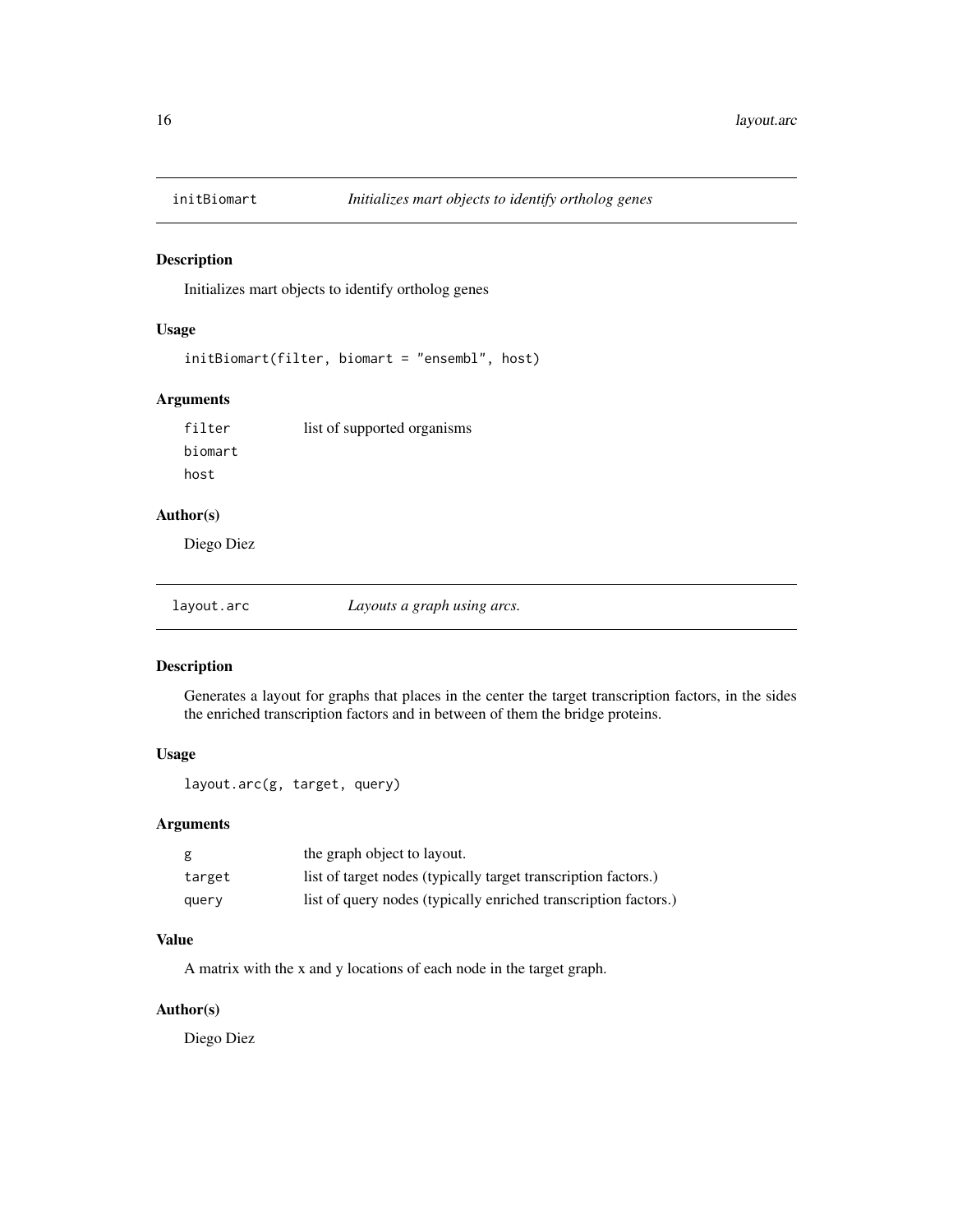<span id="page-16-0"></span>layout.concentric *Generates a concentric layout for graphs*

# Description

Generates a matrix with x,y coordinates for each node in a target graph, which layouts the nodes using concentric circles.

# Usage

```
layout.concentric(g, concentric = NULL, radius = NULL, order.by)
```
# Arguments

| g          | graph (igraph) to layout.               |
|------------|-----------------------------------------|
| concentric | list with the components of each layer. |
| radius     | radious of each layer.                  |
| order.by   | graph attributes to order nodes by.     |

# Author(s)

Diego Diez

plotDegree *Plot degree distribution for network nodes*

# Description

Plots the degree distribution and fits a power law, returning in the legend the values of the fitted parameters.

#### Usage

plotDegree(g)

# Arguments

g igraph object

#### Author(s)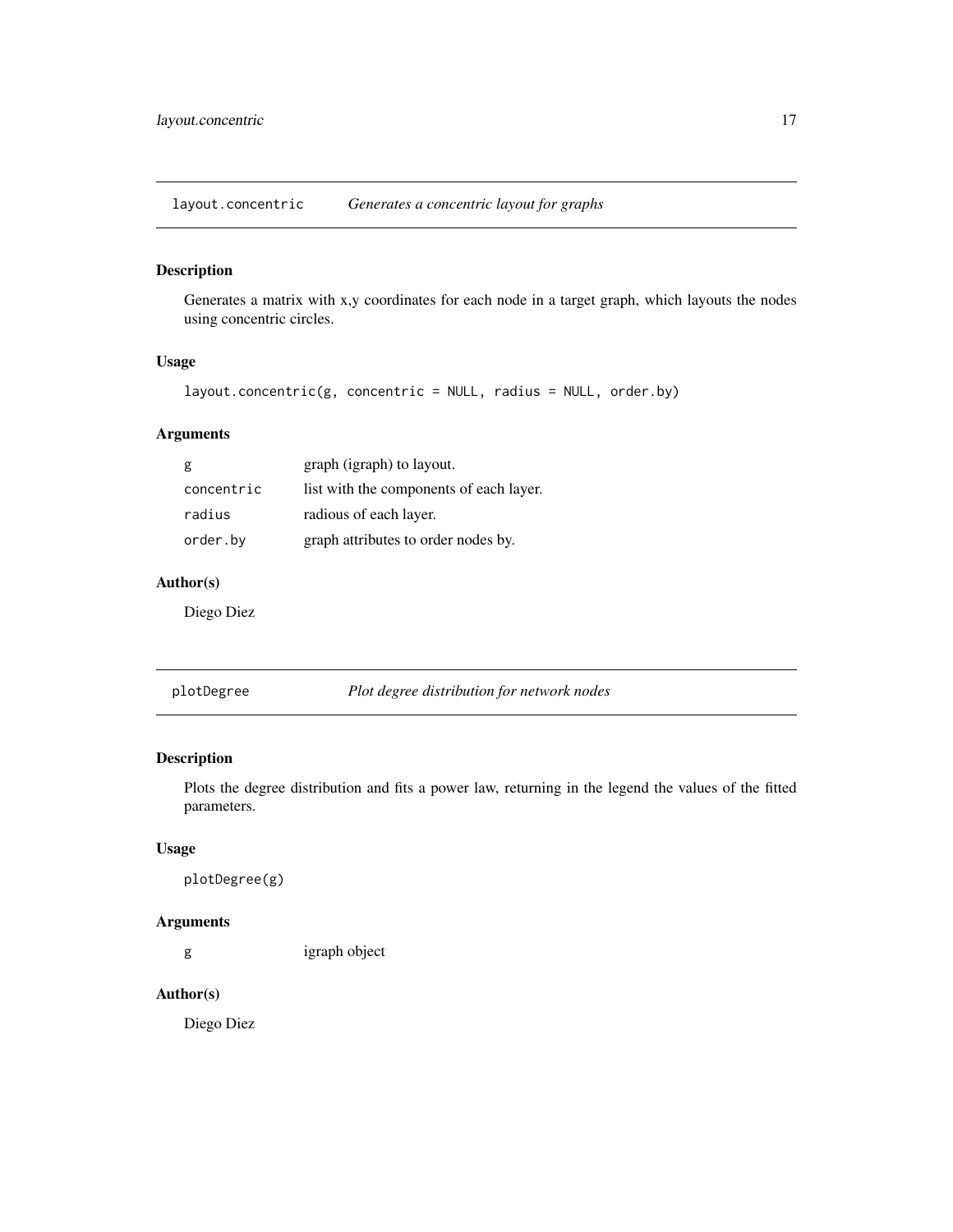<span id="page-17-0"></span>

This function plots graphs of the class igraph.

# Usage

plotGraph(g, layout = layout.fruchterman.reingold, mar = .5, vertex.pch = 21, vertex.cex, vertex.col, v

# Arguments

| g                                | a network object.                                                                                             |
|----------------------------------|---------------------------------------------------------------------------------------------------------------|
| layout                           | graph layout, either a function or the output of a layout function.                                           |
| mar                              | plot margin.                                                                                                  |
| vertex.pch                       | node size.                                                                                                    |
| vertex.cex                       | node size.                                                                                                    |
| vertex.col                       | node line color.                                                                                              |
| vertex.bg                        | node background color.                                                                                        |
| vertex.lwd                       | node line width.                                                                                              |
| edge.col                         | edge color.                                                                                                   |
| edge.lwd                         | edge line width.                                                                                              |
| edge.lty                         | edge line type.                                                                                               |
| label                            | logical; whether to plot labels.                                                                              |
| label.col                        | label color.                                                                                                  |
| label.cex                        | label expansion.                                                                                              |
| label.pos                        | label position.                                                                                               |
| label.offset<br>adjust.label.col | label offset.                                                                                                 |
|                                  | whether to automatically adjust label color depending on the luminance of the<br>node's color/s.              |
| normalize.layout                 |                                                                                                               |
|                                  | whether to apply layout.norm (with limits xmin= $-1$ , xmax= $1$ , ymin= $-1$ , ymax= $1$ )<br>to the layout. |
|                                  |                                                                                                               |

# Author(s)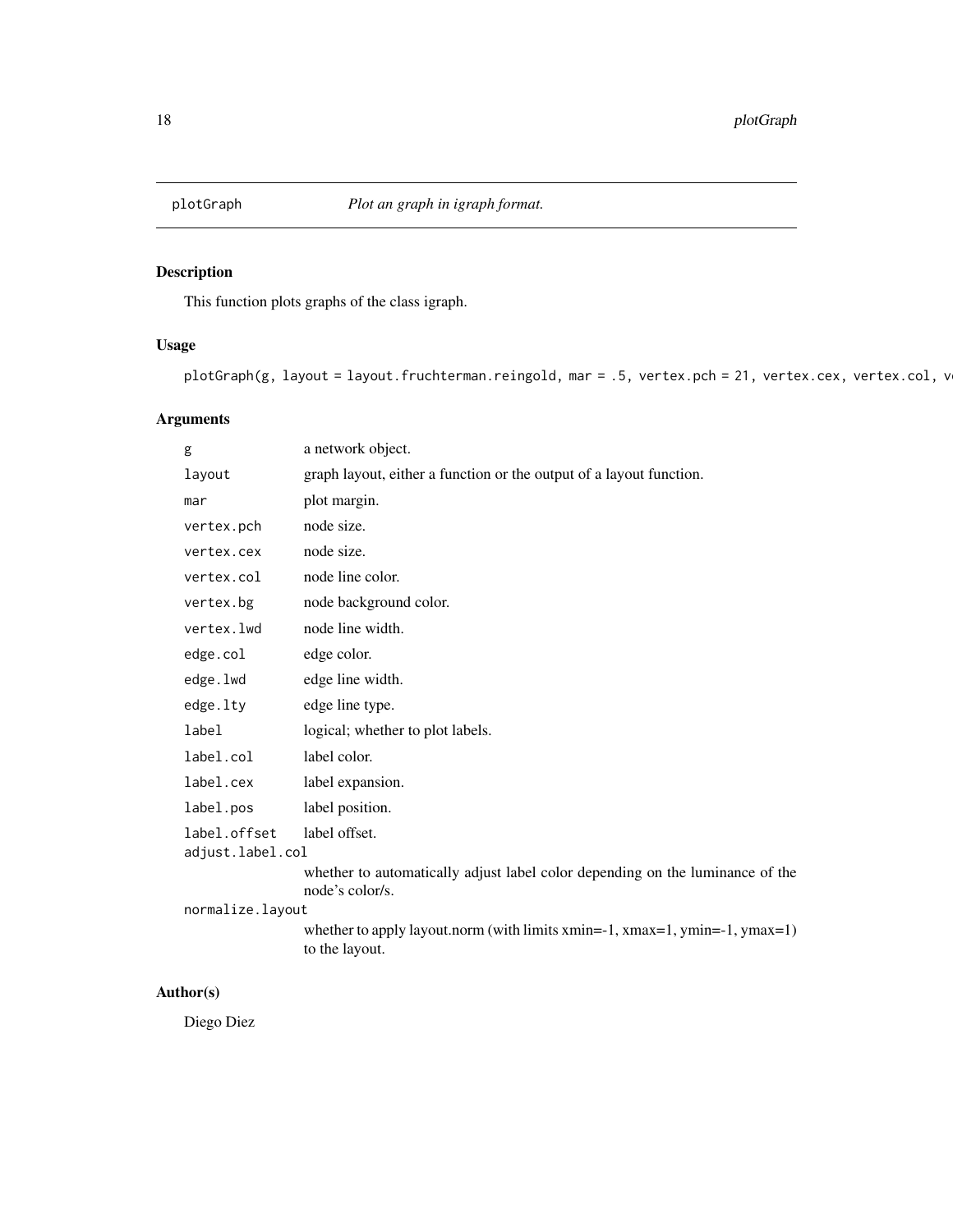<span id="page-18-0"></span>plotTRM *Plot an annotated TRM.*

# Description

This function plots the output findTRM() after it has been annotated with cluster information with annotateTRM() function. Cluster membership is plotted using a pie plot.

# Usage

```
plotTRM(g, layout = layout.fruchterman.reingold, mar = .5, vertex.col, vertex.cex, vertex.lwd, edge.co.
```
# Arguments

| g                                | a network object with cluster information (attribute piecolor).                                               |
|----------------------------------|---------------------------------------------------------------------------------------------------------------|
| layout                           | graph layout, either a function or the output of a layout function.                                           |
| mar                              | plot margin.                                                                                                  |
| vertex.col                       | node color.                                                                                                   |
| vertex.cex                       | node size.                                                                                                    |
| vertex.lwd                       | node border line width.                                                                                       |
| edge.col                         | edge color.                                                                                                   |
| edge.lwd                         | edge line width.                                                                                              |
| edge.lty                         | edge line type.                                                                                               |
| label                            | logical; whether to plot labels.                                                                              |
| label.cex                        | label expansion.                                                                                              |
| label.col                        | label color.                                                                                                  |
| label.pos                        | label position.                                                                                               |
| label.offset<br>adjust.label.col | label offset.                                                                                                 |
|                                  | whether to automatically adjust label color depending on the luminance of the<br>node's color.                |
| normalize.layout                 |                                                                                                               |
|                                  | whether to apply layout.norm (with limits xmin= $-1$ , xmax= $1$ , ymin= $-1$ , ymax= $1$ )<br>to the layout. |

# Author(s)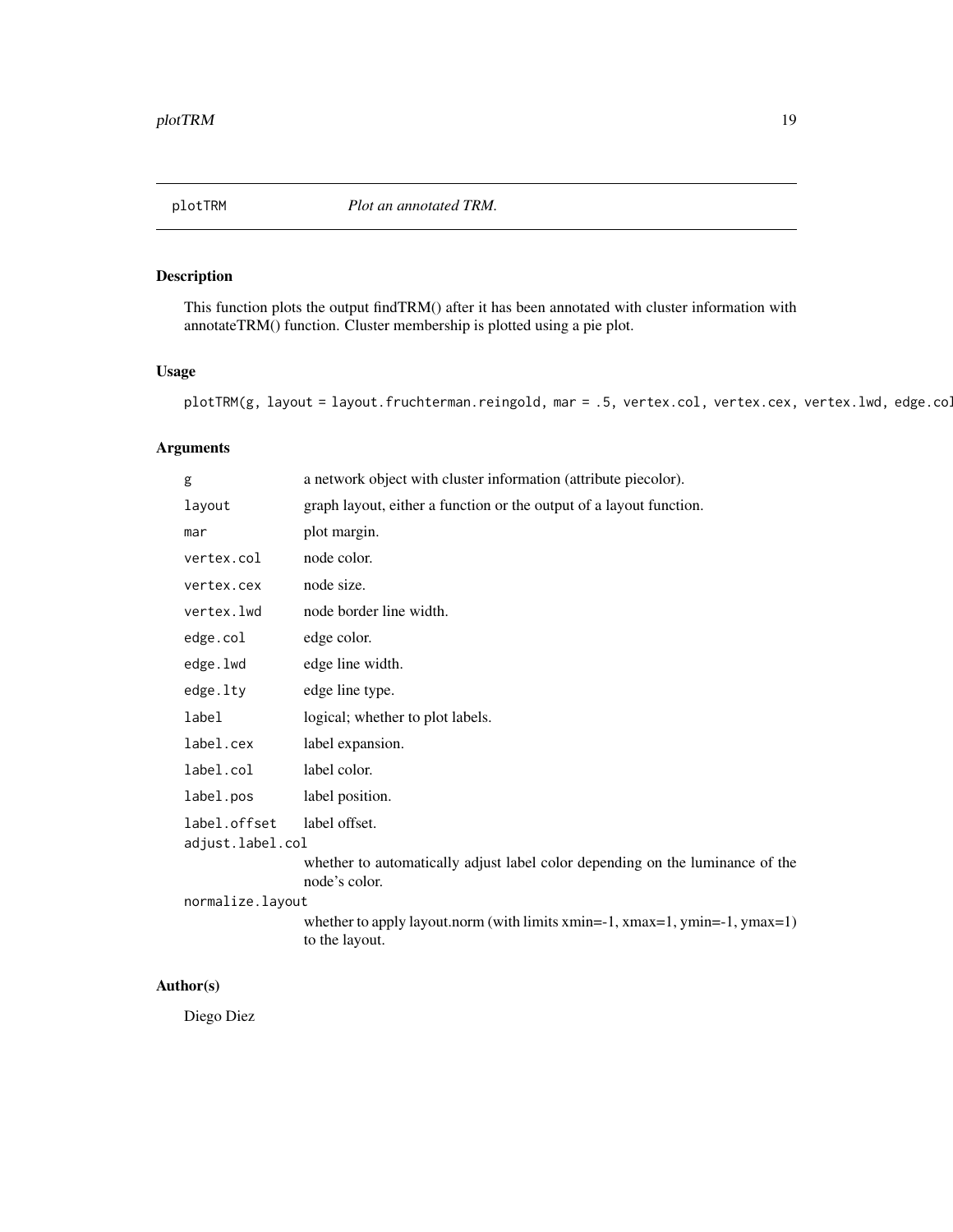<span id="page-19-0"></span>

This function just plots a legend with the cluster membership of the provided list of genes. The legend includes de most prominent families of each cluster and there is some name polishing as well.

#### Usage

```
plotTRMlegend(x, title = NULL, cex = 1)
```
# Arguments

|       | list of family names or igraph object.                   |
|-------|----------------------------------------------------------|
| title | title for the legend.                                    |
| cex   | numeric value controlling the size of the legend's text. |

# Author(s)

Diego Diez

| processBiogrid | Process a data frame with BioGRID data into a network for a target |
|----------------|--------------------------------------------------------------------|
|                | organism                                                           |

# Description

Process a data.frame with BioGRID data into a network for a target organism.

#### Usage

```
processBiogrid(dblist, org = "human", simplify = TRUE, type = "physical", mimic.old = FALSE)
```
# Arguments

| dblist    | data.frame containing the BioGRID data.                                                                                     |
|-----------|-----------------------------------------------------------------------------------------------------------------------------|
| org       | target organism (default: "human")                                                                                          |
| simplify  | whether to eliminate redundant edges (default TRUE)                                                                         |
| type      | type of interaction (physical or genetic) to include (default: "physical")                                                  |
| mimic.old | mimic old behavior of processBiogrid() when interactions for multiple species<br>could be retrieved. Used only for testing. |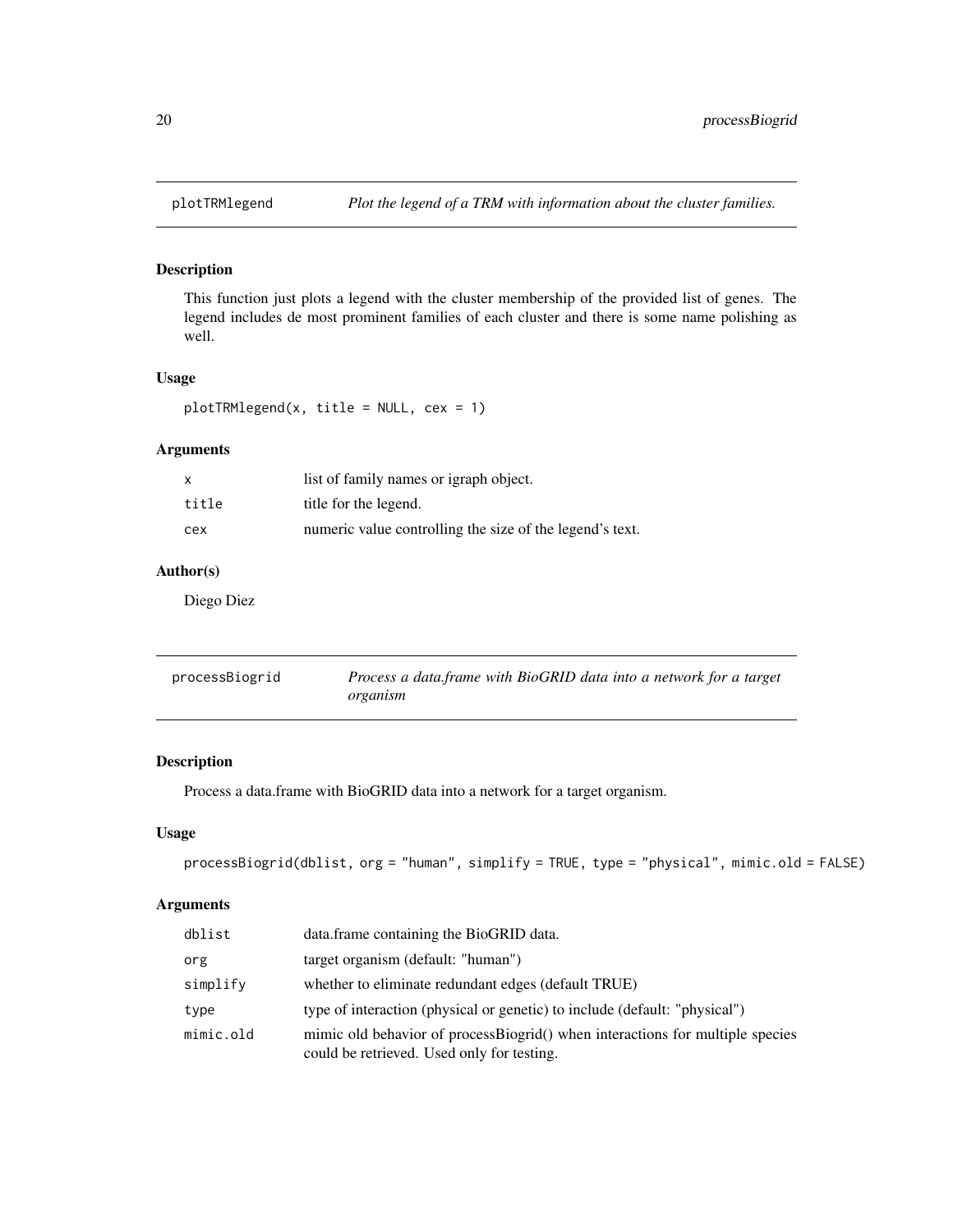#### <span id="page-20-0"></span>removeVertices 21

# Value

An igraph object.

# Author(s)

Diego Diez

removeVertices *Remove nodes from a graph and returns the largest component*

#### Description

Remove nodes from a graph and returns the largest component

#### Usage

```
removeVertices(g, filter, keep.hanging = FALSE)
```
# Arguments

| g            | graph to remove nodes.                                    |
|--------------|-----------------------------------------------------------|
| filter       |                                                           |
| keep.hanging | (logical) whether to return the largest component or not. |

#### Author(s)

Diego Diez

writeTRMreport *Export a table with TRM nodes and associated information.*

# Description

This function generates a data.frame with the nodes in the provided graph and associated annotations.

#### Usage

```
writeTRMreport(graph, file, organism, target, query, sort.by = "symbol")
```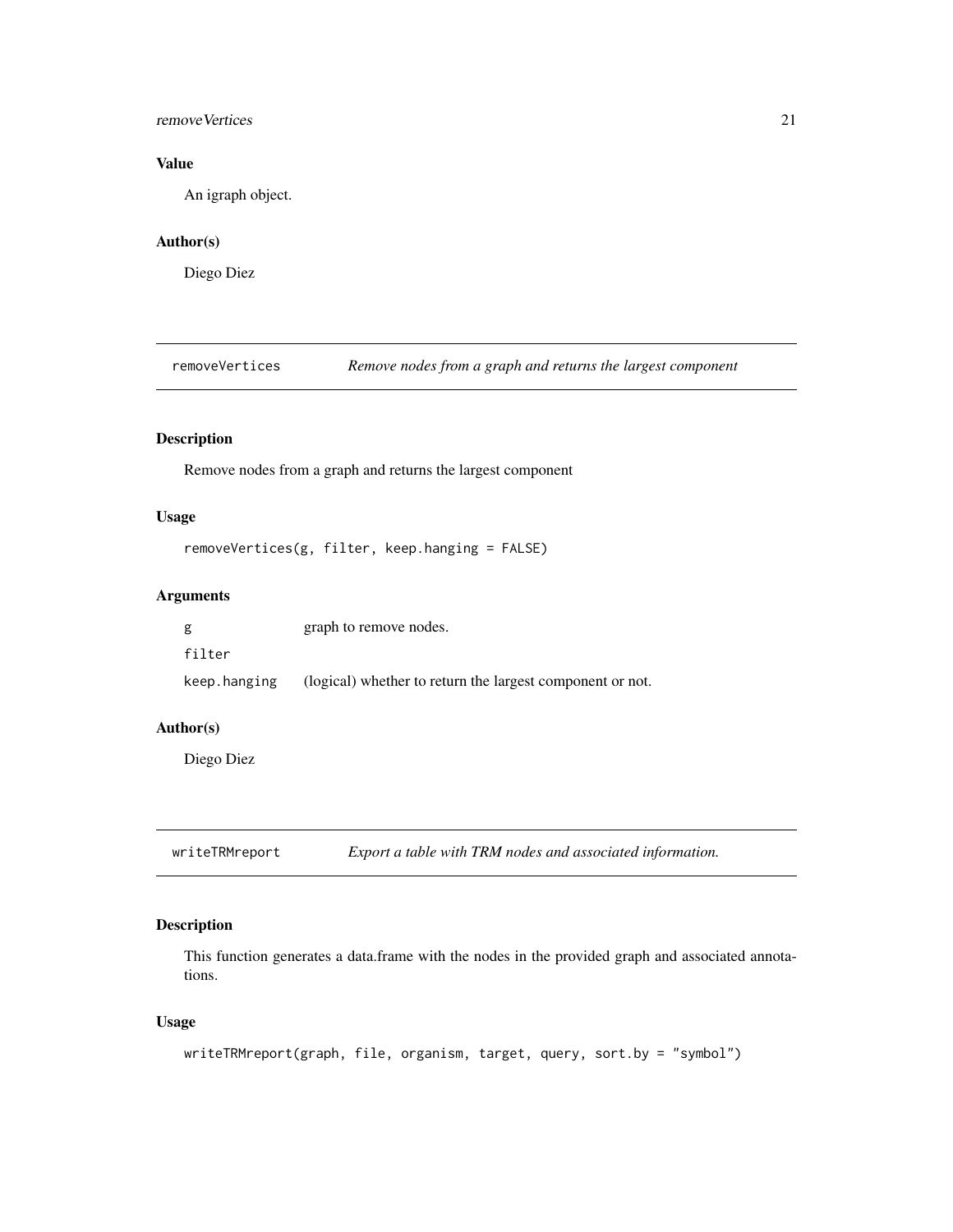# Arguments

| graph    | a graph object.                                             |
|----------|-------------------------------------------------------------|
| file     | file name.                                                  |
| organism | organisms for the annotations.                              |
| target   | target transcription factor.                                |
| query    | query transcription factors.                                |
| sort.by  | order the columns of the data.frame by (default: "symbol"). |

# Author(s)